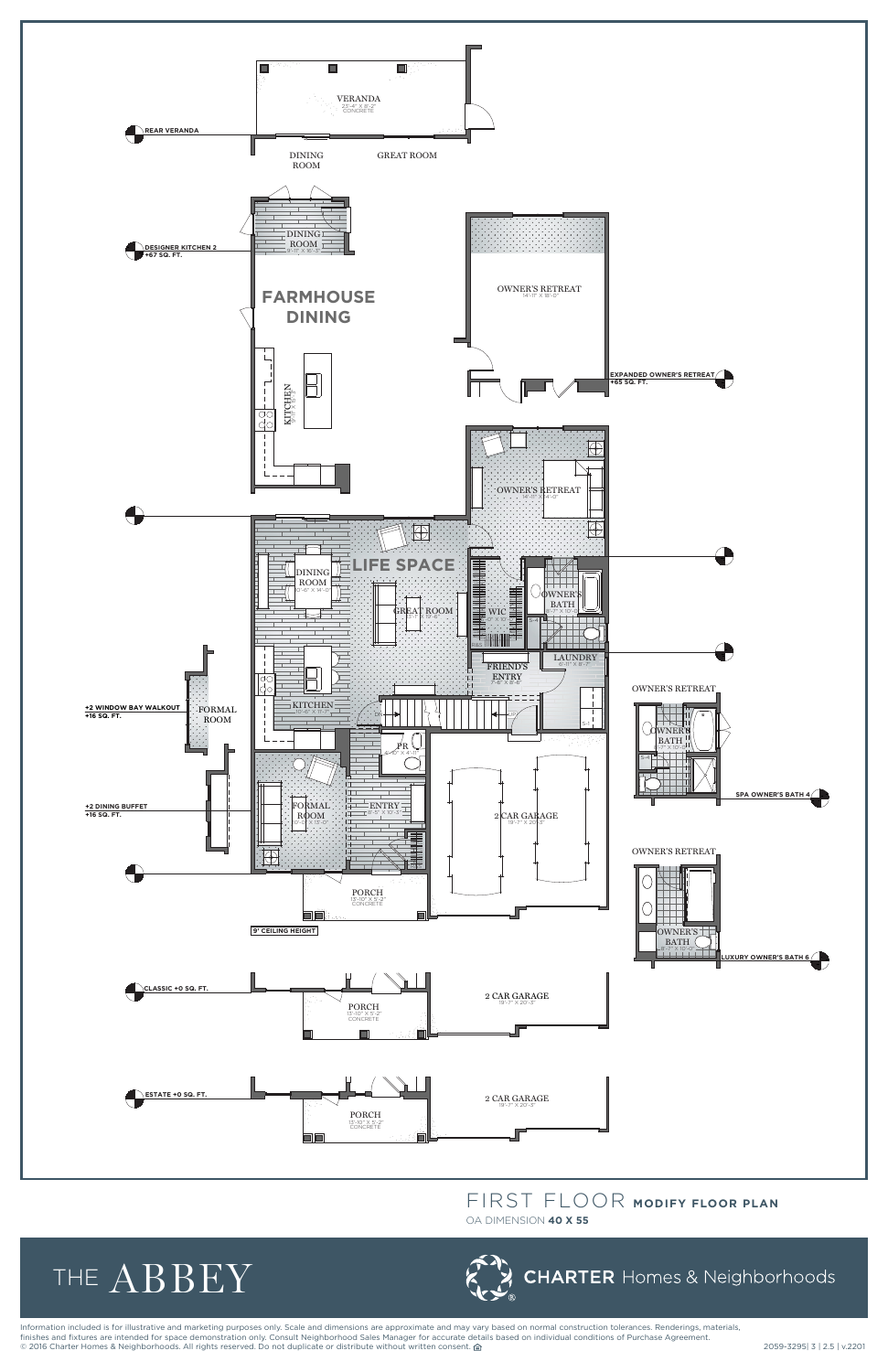

## SECOND FLOOR **MODIFY FLOOR PLAN**

OA DIMENSION **40 X 55**





Information included is for illustrative and marketing purposes only. Scale and dimensions are approximate and may vary based on normal construction tolerances. Renderings, materials,<br>Information included is for illustrati finishes and fixtures are intended for space demonstration only. Consult Neighborhood Sales Manager for accurate details based on individual conditions of Purchase Agreement. © 2016 Charter Homes & Neighborhoods. All rights reserved. Do not duplicate or distribute without written consent. △ 2059-3295 2059-3295| 3 | 2.5 | v.2201